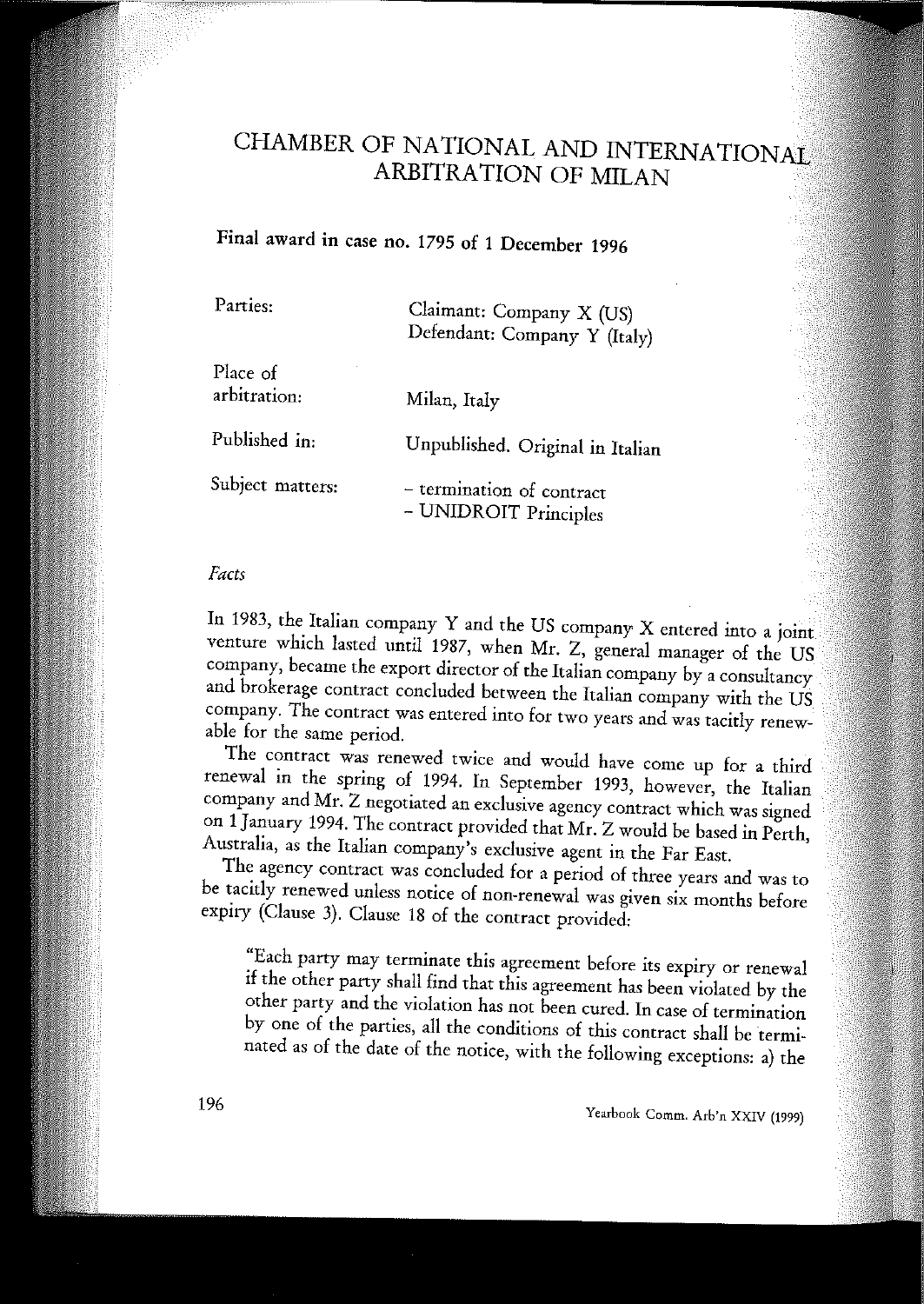agent shall leave all advertising and sales materials supplied by the principal at the principal's disposal on the agent's premises; b) the principal shall pay to the agent all commission fees for orders received, independent of when the orders have been accepted or confirmed or when delivery takes piace or the invoices are issued by the principa1."

The contract also contained a clause referring ali disputes to the Chamber of National and International Arbitration in Milan.

On 23 January 1995, the Italian company Y, alleging unsatisfactory sales results, terminated the contract as of 1 January 1995 by a fax to Mr. Z persona1ly. On 9 March 1995, the Italian company confirmed the termination by a letter to the US company X.

The sole arbitrator deciding ex aequo et bono and applying the UNIDROIT Principles of International Commercial Contracts, held that the unilateral **termination cf the agency contrae! was invalid as it was in violation af the** terms of the contract and the UNIDROIT Principles. The arbitrator awarded the commission fees due to the agent at the contractually agreed rate of 15% as well as compensation for loss of profit.

## *Excerpt*

I. DATE OF TERMINATION

[1] "On 23 January 1995, Mr. W, managing director of the Italian principal, sent a fax to Mr. Z, reading as follows:

'Dear Z, we have examined the results of your first year of activity as our agent in the Far East and we unfonunately have to conclude that **they have not improved in yOU! area in comparison to the time you were here.... We have received no new order from any Far East country,** although that is a fast-growing area. Hence, as you have not met even half of your budget, please consider this letter as terminating our agency contract as of 1January 1995. As to the licenses, on the contrary, we are open to further discussions if the contractual clauses are complied with **and payment guarantees are given.'**

On 9 March 1995, [Mr. W] wrote the following letter to the US company:

'We hereby confirm what we wrote on 24 January 1995 and, in so far as **necessary, terminate the contrae! which we concluded with YOti on 1**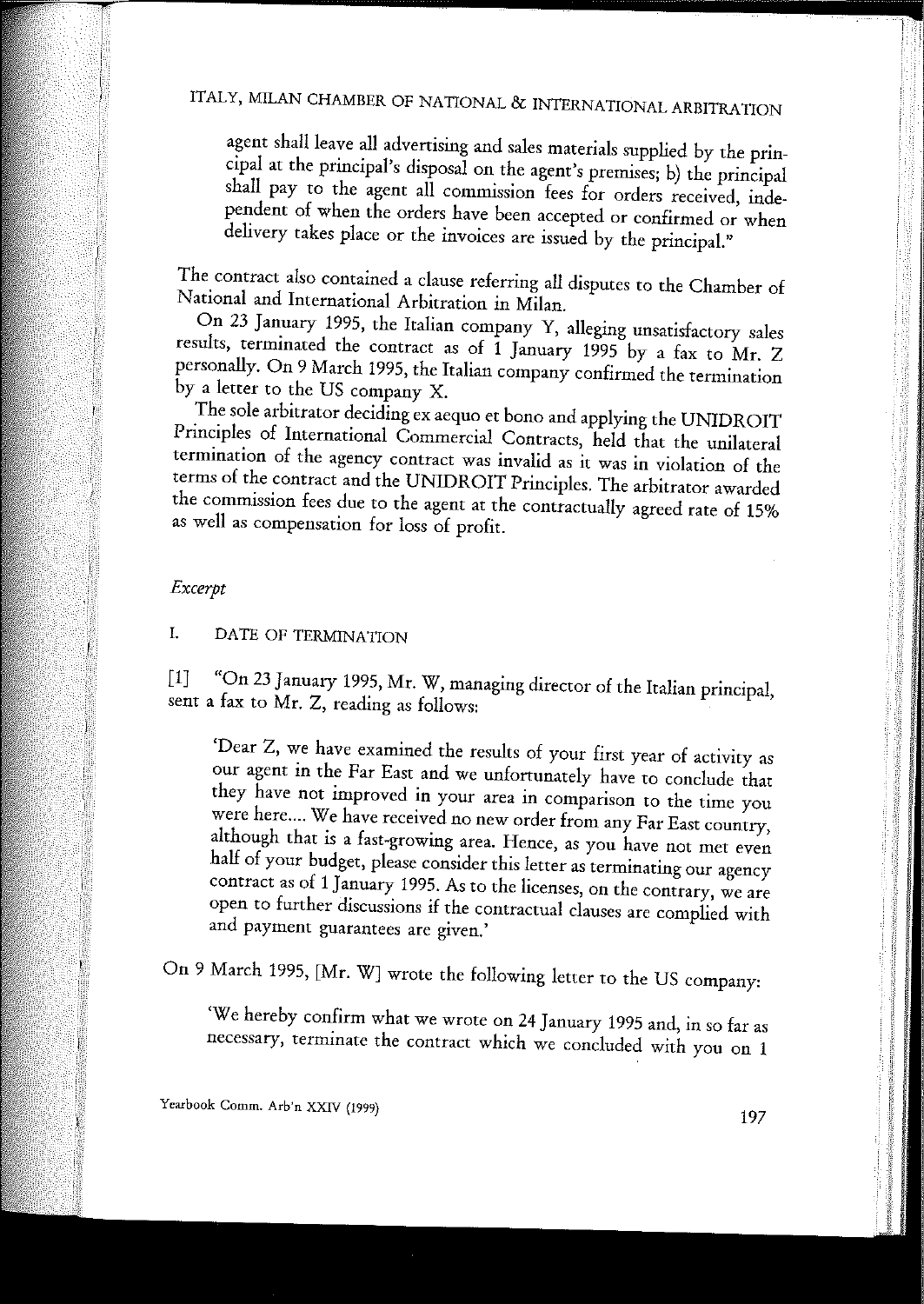**January 1994 because cf your serious non-performance, since you have** not met the sales target provided for in ... the said eontraet'. (....)

[2] "Clearly, the first issue is whether the agreement of l January 1994 was terminated on 23 January 1995 or on 9 Mareh 1995. The arbitrai tribunal finds that the date of 23 January 1995 prevails, eonsidering: (a) that the fax of that date unambiguously expresses the Italian eompany's intention to terminate the contract of 1 January 1994 as of 1 January 1995; (b) that  $[Mr, W]$ , who wrote both letters, declared to the arbitral tribunal:

'On 9 Mareh I sent a formai termination of eontraet letter to the US eompany.... That letter was a mere formality, it was only a repetition of the letter of 23 January which this time I sent to the exact address, therefore I did not give further explanations. As far as I was concerned, **the contraet was terminated on 23 January';**

(c) that during the arbitrai proeeedings the Italian eompany has always maintained that the deeision was taken on 23 January 1995 and that the contraet of l January 1994 was terminated as of that date. Henee, the faet that in its last statement the Italian eompany maintains for the first time that 'the Italian eompany did not in reality terminate the eontraet by-its letter of 2[3] January 1995 but only suggested a modifieation of the eontraet, in the sense that the termination of the contract would have meant the end of all its effects, whereas the letter, leaving aside its wording, suggested a different relation to the US **company, the 'continuation af the contraet with reference to the licenses', is** not consistent with the faets and the statements of the legai representative of the Italian eompany.

[3] "The date of 23 January 1995 is thus eonfirmed in law as being the date of termination of the eontraet of l January 1994. Aeeording to the interpretation rule in Art. 4.1 of the *UNIDROITPrinciples olInternational Commerciai Contraets* (UNIDROIT Prineiples), whieh also applies to the interpretation of unilateral acts such as a notice of termination of contract (see [the publication] *UNIDROIT Principles of International Commercial Contracts* [UNIDROIT] (Rome 1995), ad 1 p. 97), a contract must be interpreted: '(1) ... according to the common intention of the parties' and '(2) ... aeeording to the meaning that reasonable persons of the same kind as the parties would give to it in the same **circumstances'.**

[4] "As this is a unilateral act, the sole 'intention' to be considered is that of Mr. W, the author of the notiee of termination. As evideneed by Mr. W's above-mentioned statement, the fax of 23 January 1995 aimed at terminating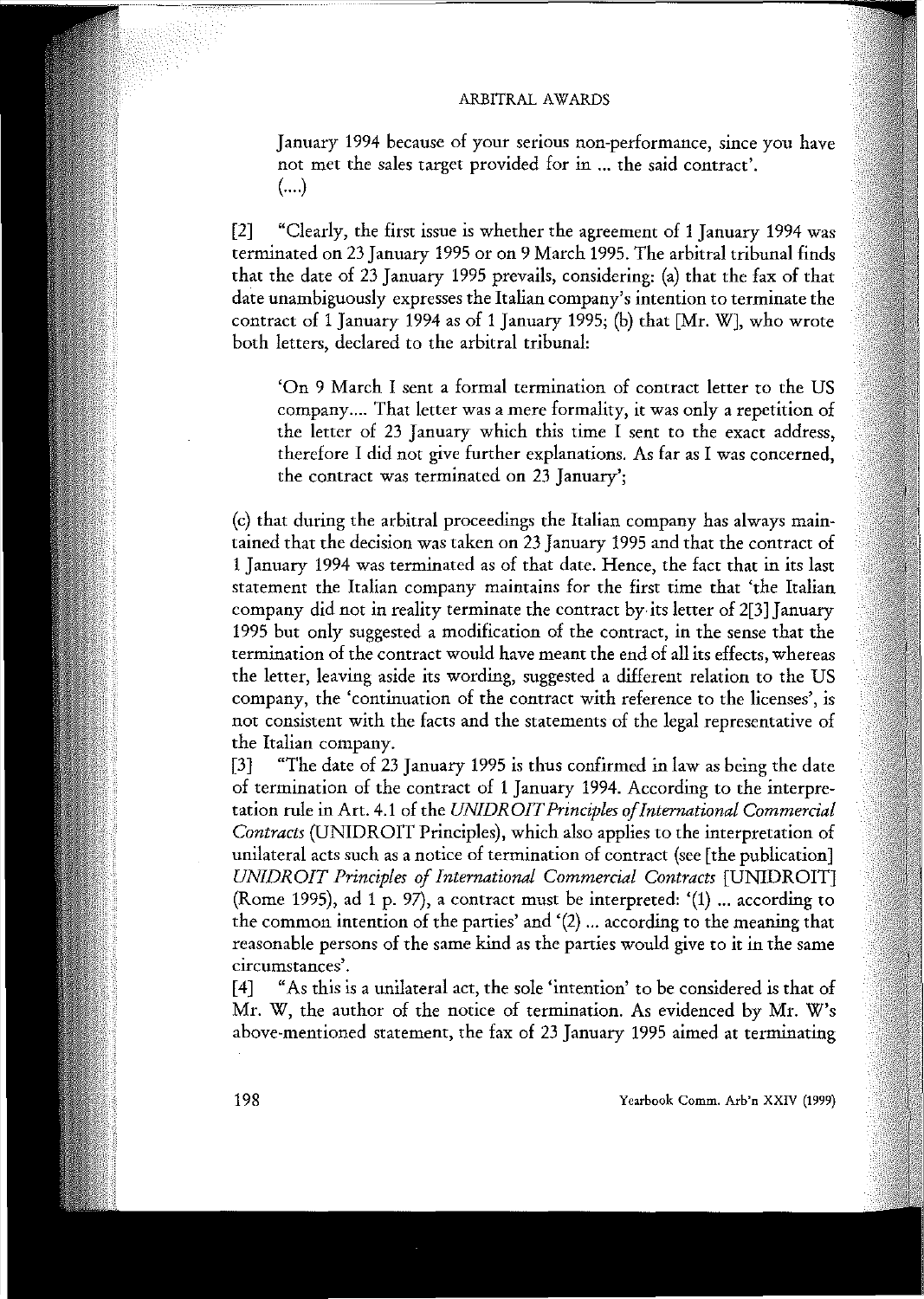#### ITALY, MILAN CHAMBER OF NATIONAL & INTERNATIONALARBITRATION

the contract of l January 1994. As far as the second alternative in Art. 4.1 UNIDROIT Principles is concerned, the fax of 23 January 1995 contained the **words 'consider this letter as terminating our agency contrae! as cf 1 January** 1995'. It appears to the tribunal that the 'meaning' of these words does not leave any doubt as to the contents and impact of the Italian company's deci**sian."**

#### II. NO VALID TERMINATION

[5] "The termination of 23 January 1995 was prompted by the US company not having met 'even haH of [the] budget'. The confirmation of said termination on 9 March 1995 (exclusively) referred to 'your serious non-performance, **since you have no! me! the sales targets provided for in 0.0 the said contraet'.** The Italian company maintained in the arbitration that the termination of the **agency contrae! was due to 'repeated serious non-performances by the US** company', that is, serious failure to meet the sales target provided for in the contract; illegal cashing of US\$ 75,000 paid by a customer; modifications of the sales conditions for old customers of the Italian company, which had not been **authorized by the Italian company, aimed at increasing [2'5] commissions;** failure to communicate with the Italian company for a long time.

[6] "The tribunal shall examine the various grounds invoked by the Italian company to justify the termination of 23 January 1995, although it is established that the Italian company was motivated by the sole failure to meet the **contractual sales target."**

## *1. Failure to Reach the Contractual Sales Target*

[7] ".... As to the facts: According to the Italian company, the 1994 sales in the countries exclusively covered by the US company were ITL 1,746,489,224 (on a target of 2 billion) for product A and ITL 50,207,226 (on a target of 800 million) for product B, the total being ITL 1,769,696,450. This sum is accepted by the US company. The tribunal notes that the failure to meet the contractual target for product A was moderate; not so for product B. A termination of the contract of l January 1994 because of a 'fundamental' non-performance could thus only concern product B.

[8] "As to the law: It must be mentioned in the first pIace that according to Art. 1.3 of the UNIDROIT Principles, the basic principle of contract law, that **cf** *'pacta sunt servanda'* **requires that**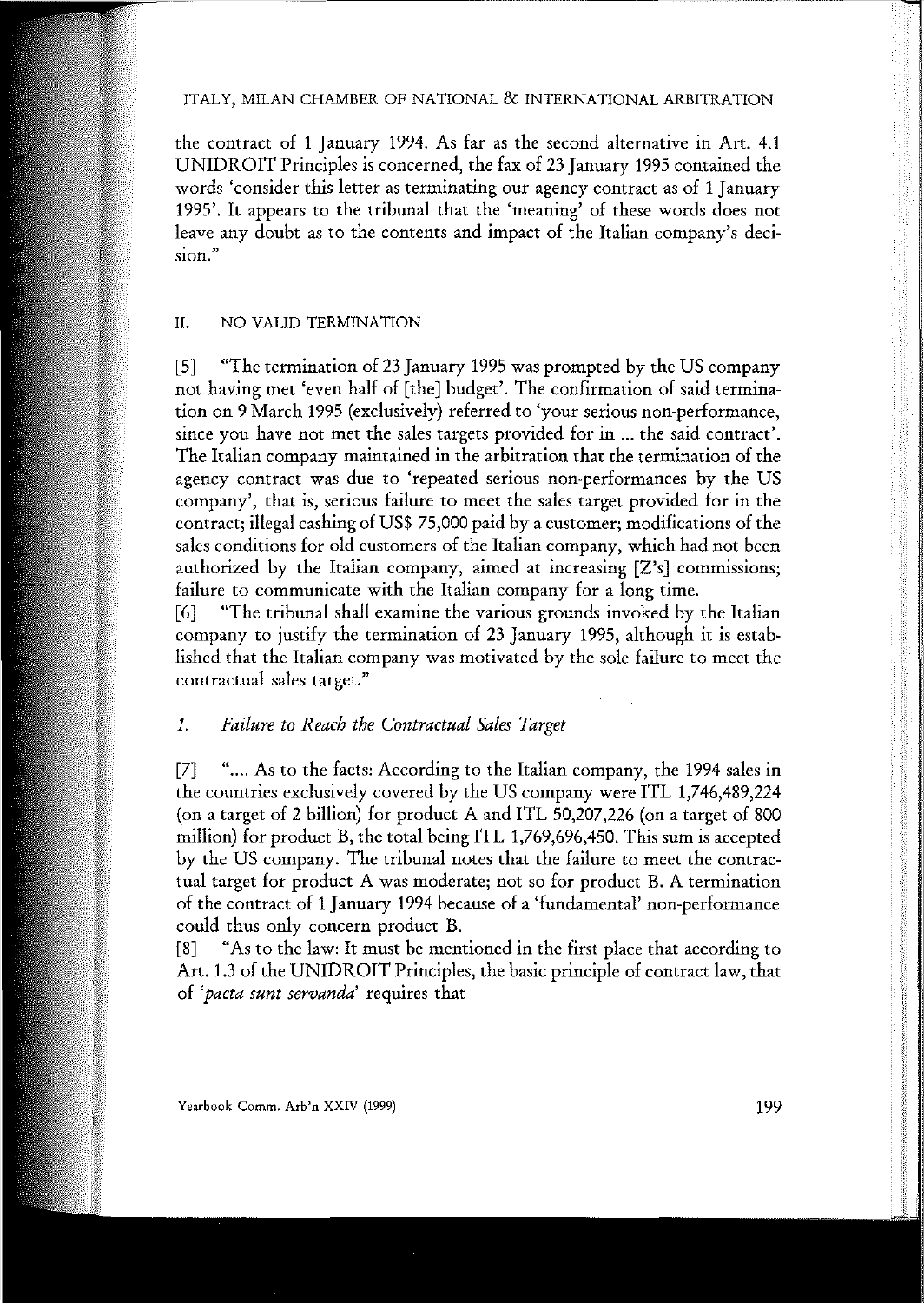**'a contraet may be modified or terminated whenever the parties so Modification or termination without agreement are on the contrary** exception and can therefore be admitted only when in conformity with the terms of the contract or when expressly provided for in the Principles'

## (UNIDROIT pp. 9-10)."

## *2. Was the Termination Allowed under the Contract?*

[9] ".... If no distribution or sales contracts were concluded, 'it will be decided by agreement if there will be a renegotiation as to the area and/or the **agent's commissions'. Also, each party couId terminate the agreement befare** its expiry 'if the other party shall find that tbis agreement has been violated by the other party and the violation has not been cured' (Clause 15 of the contract).

[10] "It clearly appears from the above that the parties to the contract explicitly intended that in case the sales target were not met (up to the point of not having concluded contracts or sales), the parties were to decide by **agreement whether to renegotiate the area andlof the commission fees. Hence,** the termination of the contract on this ground was excluded by the parties. [11] "Further, Clause 18 of the contract, which concerns the possibility to terminate the contract before expiry, apparently should be interpreted, not**withstanding its meandering wording, in the sense thar non-performance under** the contract should be communicated to the non-performing party so that it could, if possible, remedy such non-performance. The Italian company does not contest rhat no oral or written warning preceded the termination of 23 **January 1995. Hence, the termination was in any case not in agreement with** the stipulations of the parties in the contract of 1 January 1994.

[12] "The same result is reached by applying the UNIDROIT Principles on termination. According to Art. 7.3.1 of the Principles, 'A party may terminate the contract where the failure of the other party to perform an obligation **under the contraet amounts to a fundamental non-performance'. In order to** ascertain whether the non-performance, respectively the obligation which the **non-performance concerns, is fundamental, we must again consider the inten**tion of the parties. It seems impossible to deem fundamental for the termination a situation which was explicitly and expressly provided for by the parties **to the contract as being renegotiable, by an agreement of the parties, as to the area or the commission fees.**

[13] "The conclusion to be drawn from this analysis of the facts, the contract and the law applicable to the dispute is that the termination of the contract of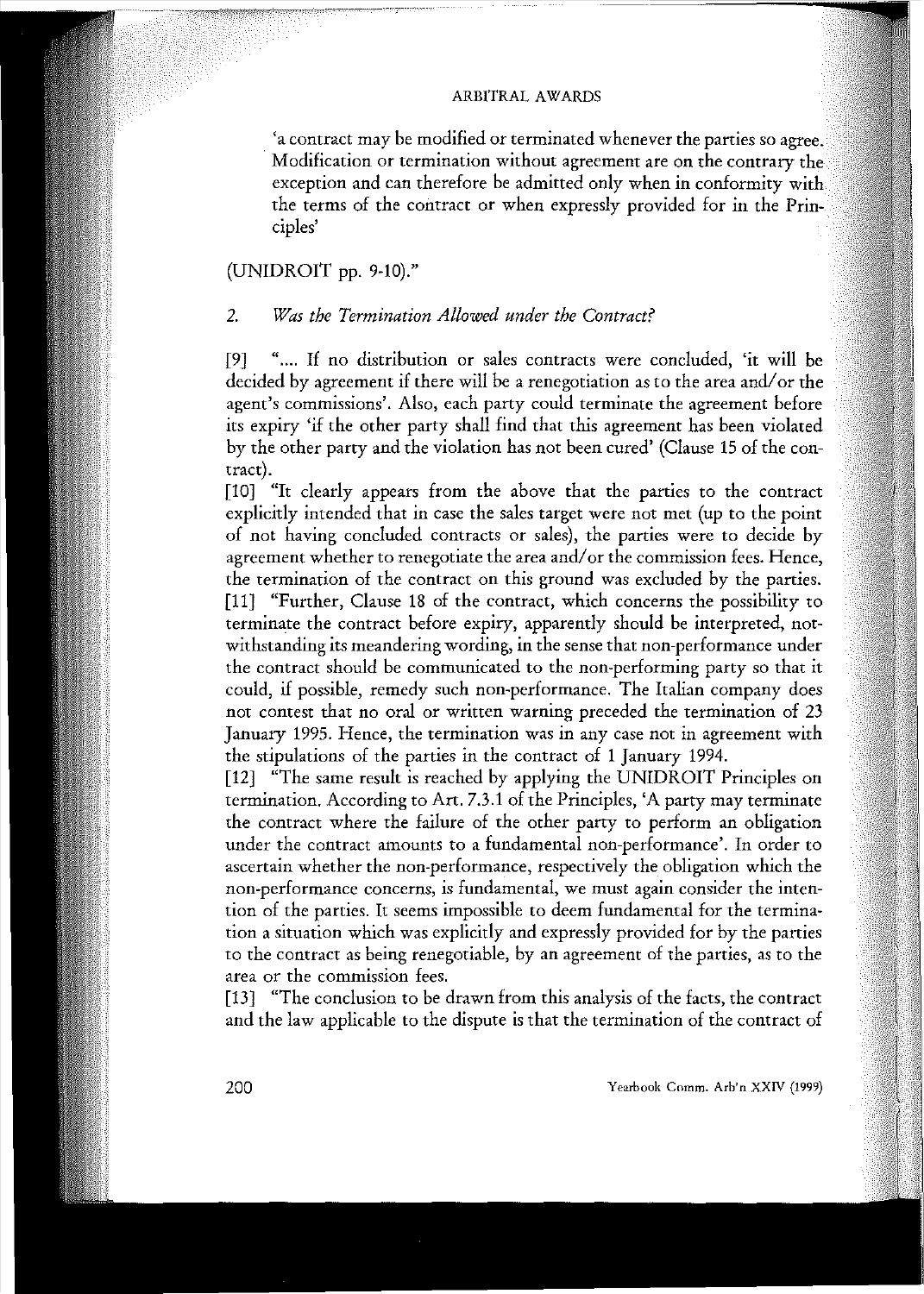#### ITALY, MILAN CHAMBER OF NATIONAL & INTERNATIONAL ARBITRATION

1 January 1994 on 23 January 1995 was unfounded. Hence, it is unnecessary ascertain whether, as maintained by the US company and contested by the Italian company, the failure to meet the sales target was imputable to the Italian company, in particular in [certain cases]. If the failure to meet the contractual target did not as such allow the Italian company to terminate the **contrae!, this is irrelevant for reaching a decision in this arbitration."**

[14] The tribunal also rejected the Italian company's further allegations mentioned under [5].

#### III. EFFECT OF THE TERMINATION

[15] "Art. 7.3.5 of the UNIDROIT Principles provides: 'Termination of the contract releases both parties from their obligation to effect and to receive future performance'. Hence, both parties are freed of their obligations and may no longer rely on their rights under the contract of 1 January 1994. In particular, the US company may not, since 23 January 1995, use the name of the Italian company, either on its own or together with other words. It should be said that the US company has not objected to this legitimate request of the Italian company.

[16] "However, it must be stressed that, according to the explicit intention of the parties to the contract of 1 January 1994 (Clause 18), the termination of **the contraet entails that**

'ali the conditions of this contract shall be terminated as of the date of the notice, with the following exceptions: a) the agent shall leave ali advertising and sales materials supplied by the principal at the principal's disposal on the agent's premises; b) the principal shall pay to the agent ali commissions fees for orders received, independent of when the orders have been accepted or confirmed or when delivery takes place or the **invoices are issued by the principal.'**

[17] "A contractual obligation ex Clause 18 exists here. Indeed, Art. 7.3.5(3) of the UNIDROIT Principles provides that: 'Termination does not affect any provision in the contract for the settlement of disputes or any other term of **the contrae! which is to operate even after termìnation'."**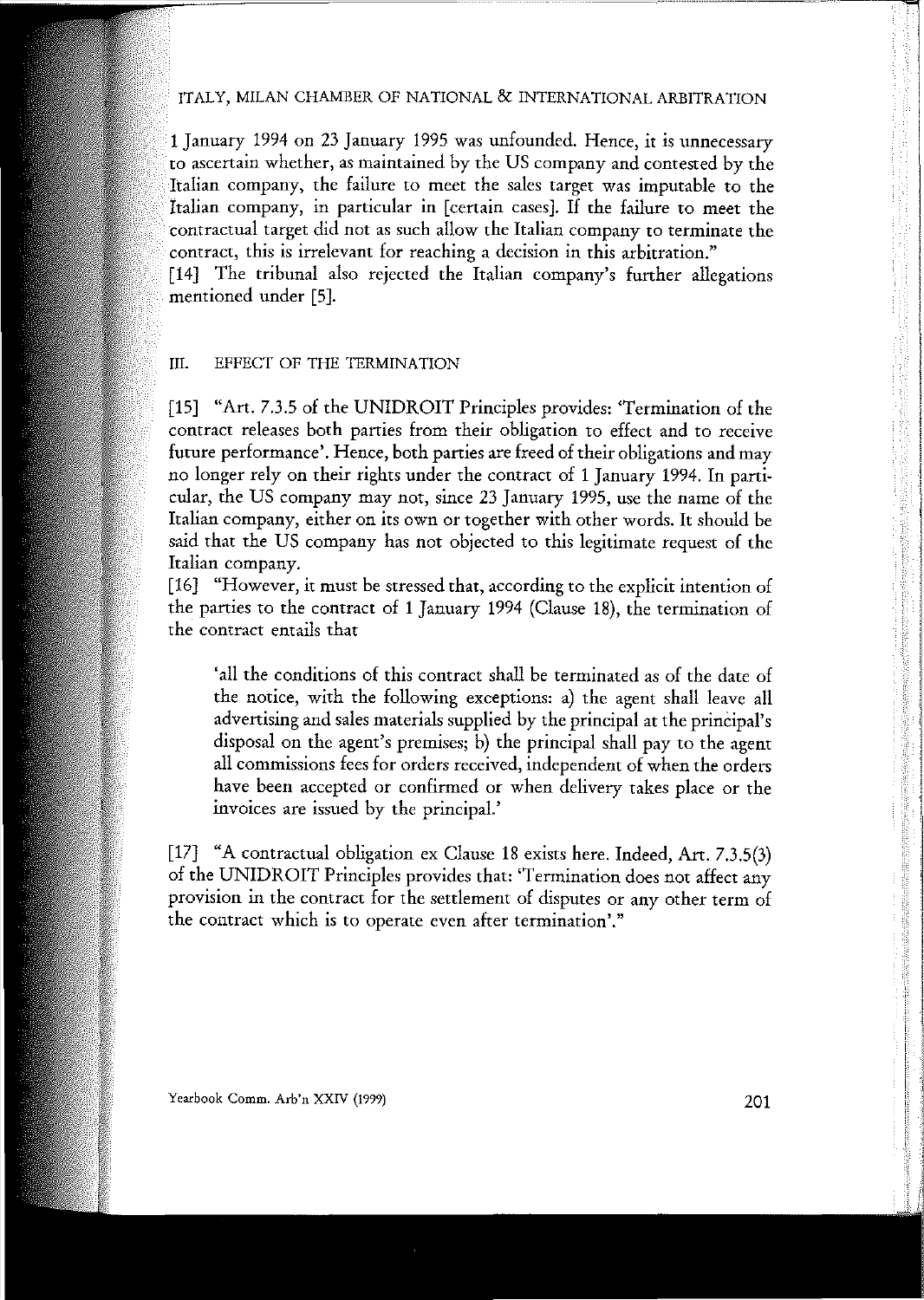#### IV. DAMAGES

[18] "As the termination of the contract of 1 January 1994 was not in **agreement** with the contract and was not 'excused' under the UNIDROIT Principles  $(Art. 7.4.1)$ ,<sup>1</sup> the agent is entitled to the commission fees under the  $\overline{\text{contract}}$  and also to compensation of the damages caused by the termination of 23 January 1995, which damages, according to Art. 7.4.2. of the UNIDROIT Principles, include 'both any loss which it suffered and any gain of which it was deprived, taking into account any gain to the aggrieved **resulting from its avoidance af cast or harm',"**

*1. Loss suffered*

[19] ".... [T]he agent maintains that 'the Australian choice' was thought of and agreed upon in order to give effect to the agency contract stipulated with the Itahan company, since nothing could have prevented the agent and the US company from requesting the continuation of the preexisting relationship in Italy, as [that relationship] was not terminated timeously by the Italian company. Hence, the US company claims the costs incurred by its managing. director Mr. Z for settling down with his family in Australia, being ITL 198,227,000.

[20] "According to the comment to Art. 7.4.3 of the UNIDROIT Principles (UNIDROIT, ad 3 p. 218), harm must be certain and must be a direct consequence of the non-performance. It appears here that the expenses listed by the US company relate to the performance of the contract of 1 January 1994 and have not been caused by the termination thereof on 23 January 1995. This would not apply to the fact that Mr. Z had to seli his house because the **[agency] contraet was terminated befare expiry. However, according to** 7.4.4 of the UNIDROIT Principles,

'The non-performing party is liable only for harm which it foresaw or could reasonably have foreseen at the time of the conclusion of the **contraet as being likely to result from its non-performance.'**

**<sup>1.</sup> Art. 7.4.1 of the UNIDROIT Principles of International Commercial Contracts (UNIDROIT Principles) reads:**

**<sup>&</sup>quot;Any non-performance gives the aggrieved party a right to damages eithcr exclusively or in conjunction with any other remedies except where the non-performance i5 excused under these Principles."**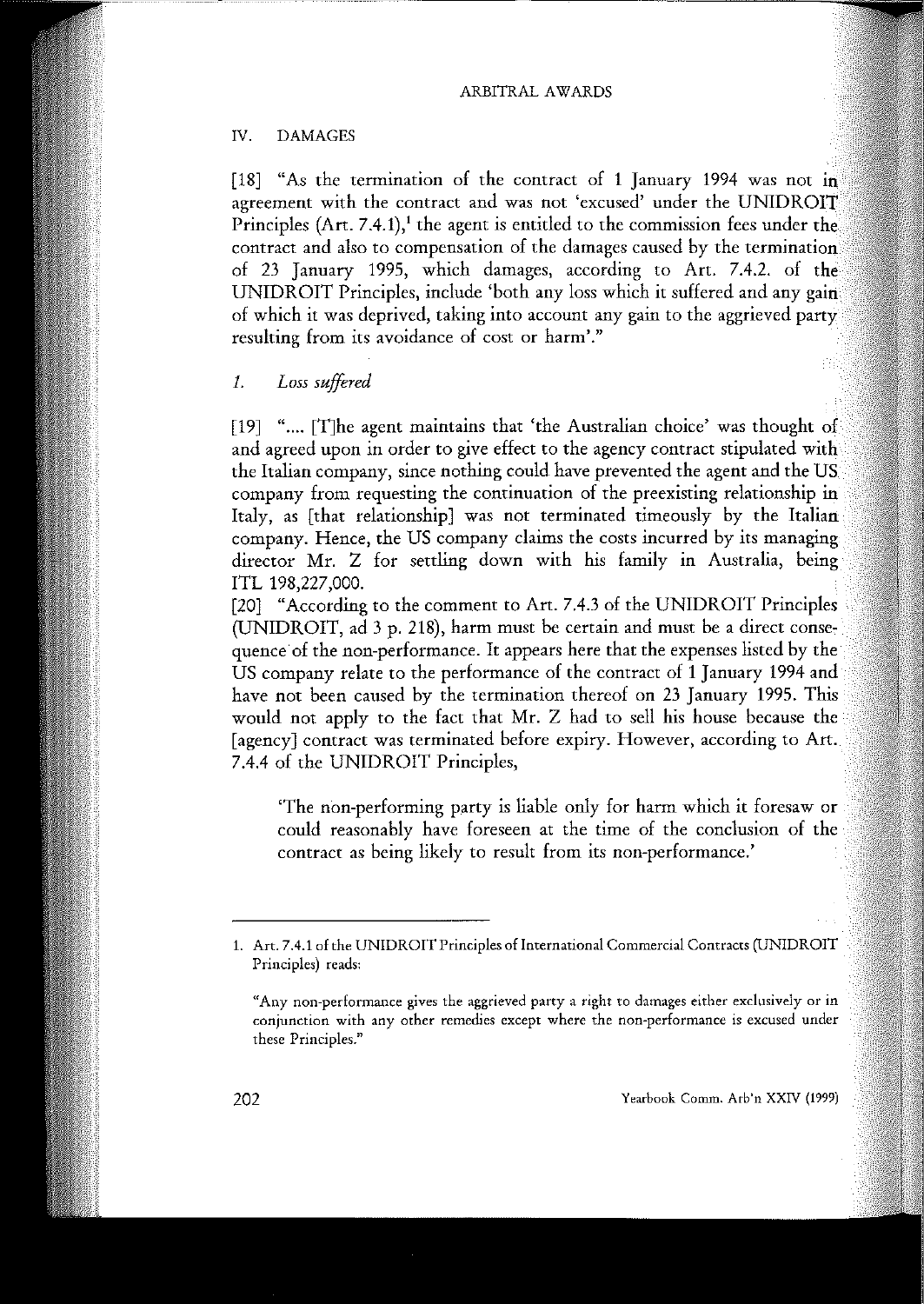## ITALY, MILAN CHAMBER OF NATIONAL & INTERNATIONAL ARBITRATION

The purchase of a house by the agent does not fail under the above definition of damage.

[21] "We can add that it is doubtful that the US company, as a party to the contract of 1 January 1994, is the creditor for the expenses incurred by the family of Mr. Z. The arbitraI tribunal holds that the US company may not claim a credit of another party, in casu the family of Mr. Z, in the arbitration. For the above reasons, the claim of the US company for a compensation of the expenses incurred by the family of Mr. Z for settling in Australia may not be granted.

[22] "The US company also claims as set-up costs 50% of the expenses for furnishing its office,... being ITL 21,759,105. The US company itself stresses that 'these costs would certainly not have been incurred if the Italian company had not stipulated ... the agency contract at issue'. The Italian company **maintains that these expenses concern goods and services relating to the US** company's activity. The contract provided that the US company would pay the costs relating to its activity as an agent, and that the Italian company would only pay commission fees. Hence, there is again no causal link between the termination of the contract of 1 January 1994 and the costs claimed by the US company according to Art. 7.4.4 of the UNIDROIT Principles discussed above.

[23] "Further, refunding the costs incurred for setting up the office would be contrary to Art. 7.4.2 of the UNIDROIT Principles, according to which 'the aggrieved party must not be enriched by damages for non-performance' (UNIDROIT ad 3 p. 215).

[24] "It should be noted that according to ... the contract, the agent was entitled to a compensation of 'legal costs', that is, apparently, of the legal costs incurred in the performance of its contractual obligations. However, the US company does not claim 'legal and commercial costs' under this heading and the sole invoice concerning legal costs submitted by the US company concerns Mr. Z's [taking up] domicile [in Australia] and is addressed to him and not to the US company. For the above reasons, the US company's claim for compen**sation af** set~up **costs may nor be granted."**

[25] The arbitral tribunal also rejected the US company's claim for certain **costs incurred in the performance cf the contrae! (travel, secretarial assistance,** rent of the office, etc.) on the same grounds.

## *2. Interest*

[26] The arbitrai tribunal caIculated the commission fees due to the agent and then discussed the issue of interest thereon. "The US company also claims **interest at the contractual1y agrced rate cf 15% on [certain invoìces]. ...**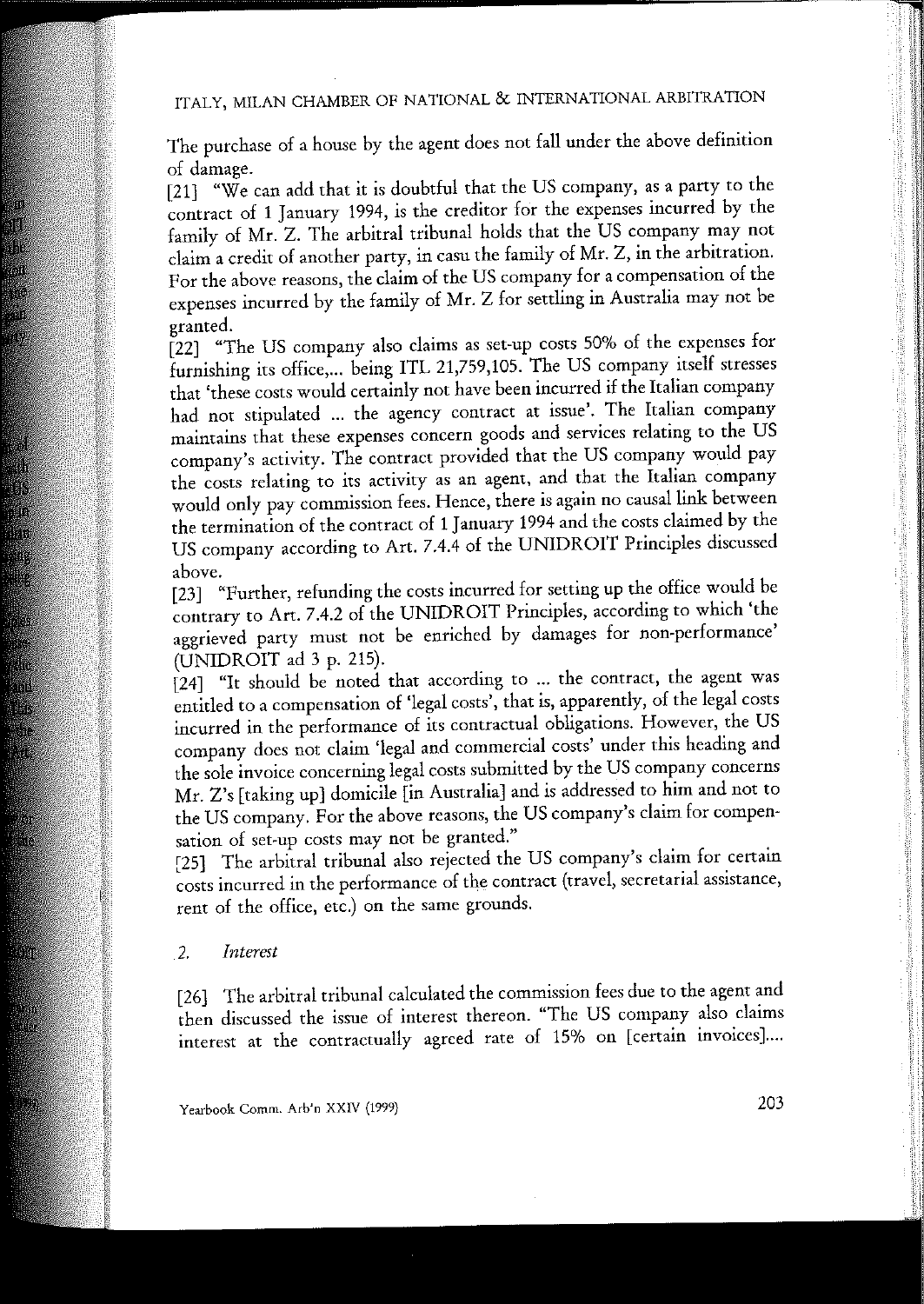According to Clause 14 of the contract, the commission fees 'shall be due and paid to the agent within 20 days from the date in which the Italian company **received payment' and 'the late payment of commission fees due to a** the Italian company will entail payment of interest at a rate of 15% on all fees **become due'.**

[27] "First, this contractual clause is in conformity with the UNIDROIT Principles as to both the moment on which interest starts running (Art. 7.4.9)<sup>2</sup> and the agreed rate (Art. 7.4.13).<sup>3</sup> Second, although the US company clearly. requested interest on the commission fees which had become due in its statement of 15 September 1996, the Italian company did not object thereto, although it knew of the invoices at issue, and thus of their dates of expiry, since 15 May 1996. Hence, interest at a rate of 15% shall be paid on the fees to which the above invoices refer, as confirmed by the tribunal in the present award, since their date of expiry and until final payment. (....)

[28] "The US company also claims interest on late payment of invoices.... The Italian company does not contest the US company's claim. Taking into account the dates of expiry of the [invoices],... the interest due according to Clause 14 of the contract at the rate of 15% is the following: .... The US company claims that this interest should also run until final payment. In the absence of any specific provision in the applicable UNIDROIT Principles (Art.

**2. Art. 7.4.9 af the UNIDROIT Principles reads:**

**(3) The aggrieved party is entitled to additional daroages if the non-payroent caused it greater harro."**

**3. Art. 7.4.13 of the UNIDROIT Principles reads:**

**"(1) Where the contract provides that a party who does not perform is to pay a specified sum to the aggrieved party for such non-performance, the aggrieved party is entitled to thai sum irrespective of its acrual harm.**

**(2) However, notwithstanding any agreement to the contrary the specified suro may be reduced to a reasonable amount where it is grossly excessive in relation to the harm resulting from the non-performance and to the other circurostances."**

<sup>&</sup>quot;(1) If a party does not pay a sum of money when it falls due the aggrieved party is entitled **to interest upan thar SUfi fram the rime when payment is due to the rime af payment whether or no! the non-payment is excused.**

**<sup>(2)</sup> The rate af interest shall be the average shoft-terro bank lending rate to prime borrowers prevailing for the currency af payment, or where no such rate exists at thar place,** then the same rate in the State of the currency of payment. In the absence of such a rate at either place the rate of interest shall be the appropriate rate fixed by the law of the State of **the currency of payroent.**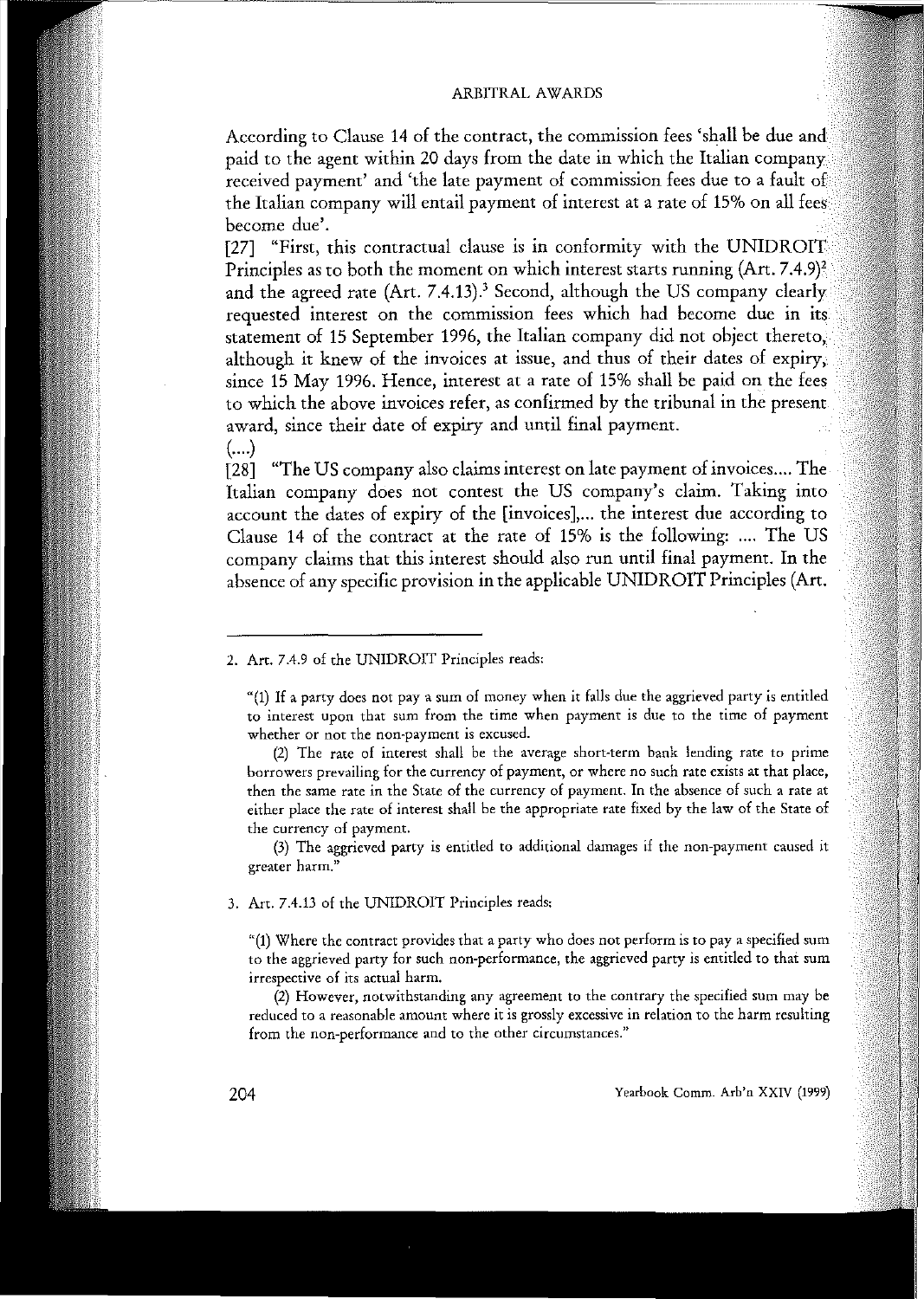#### ITALY, MILAN CHAMBER OF NATIONAL & INTERNATIONAL ARBlTRATION

7.4.9), the tribunal applies Italian law as the law applicable to the currency of payment (see UNIDROIT, ad 2 p. 228) and establishes the interest rate at 10%  $[Art. 1284]$  Italian Civil Code) from the date of the request in court (Art. 1283) Italian Civil Code) ... until final payment." (....)

## *3. Loss 01Pro/ìt*

[29] ".... According to the above-mentioned Art. 7.4.2 of the UNIDROIT **Principles, 'The 10\$\$ cf prefi! Of, as it is sometimes called, consequentialloss,** is the benefit which would normally have accrued to the aggrieved party if the contract had been properly performed' (UNIDROIT, ad 2 p. 214). The contract of 1January 1994 was concluded forthree years and could be renewed tacitly for a further three years unless notice of non-renewal was sent six months before expiry. The letter of 23 January 1995, which could not validly **terminate the contrae!, ffiust be considered a natice af nonwrenewal according** to Clause 3 of the contract.

[30] "According to Art. 7.4.2 of the Principles, the US company is entitled to find itself in the same situation in which it would have found itself if the contract of 1 January 1994 had been normally executed until its first expiry, that is, until 31 December 1996, always taking into account 'any gain to the aggrieved party resulting from its avoidance of cost or harm' (Art. 7.4.2.1 of the Principles)."

[31] The arbitral tribunal quantified the US company's loss of gain and concluded: "The US company suggests that the sum due for loss of gain be reduced by 20-25% in consideration of the costs which the US company would have incurred in the performance of the contract in the years 1995 and 1996. Art. 7.4.2.1 does indeed provide for such a reduction. The arbitral tribunal, deciding ex aequo et bono, establishes this reduction at 20%....

[32] "The US company also claims compensation of non-material damages caused by the allegedly 'extremely harmful' behaviour of the Italian company. The Italian company objects that the US company is not entitled to a **eompensation cf** non~material **damages caused not the company but to its** managing director. The tribunal notes on this point that the US company may not claim damages for harm done to Mr. Z, and that that harm, according to the UNIDROIT Principles and various legal systems, among which the Italian legai system, only concerns physical persons. Hence the terminology of 'Ioss of certain amenities of life' and 'aesthetic prejudice' (UNIDROIT, ad 5 p. 216) or 'health', 'aesthetic' or 'biologica!' prejudice (Cian/Trabucchi, *Commentario Breve al Codice Civile* (Milan 1994), ad Art. 2059 pp. 2131 et seq.). The US